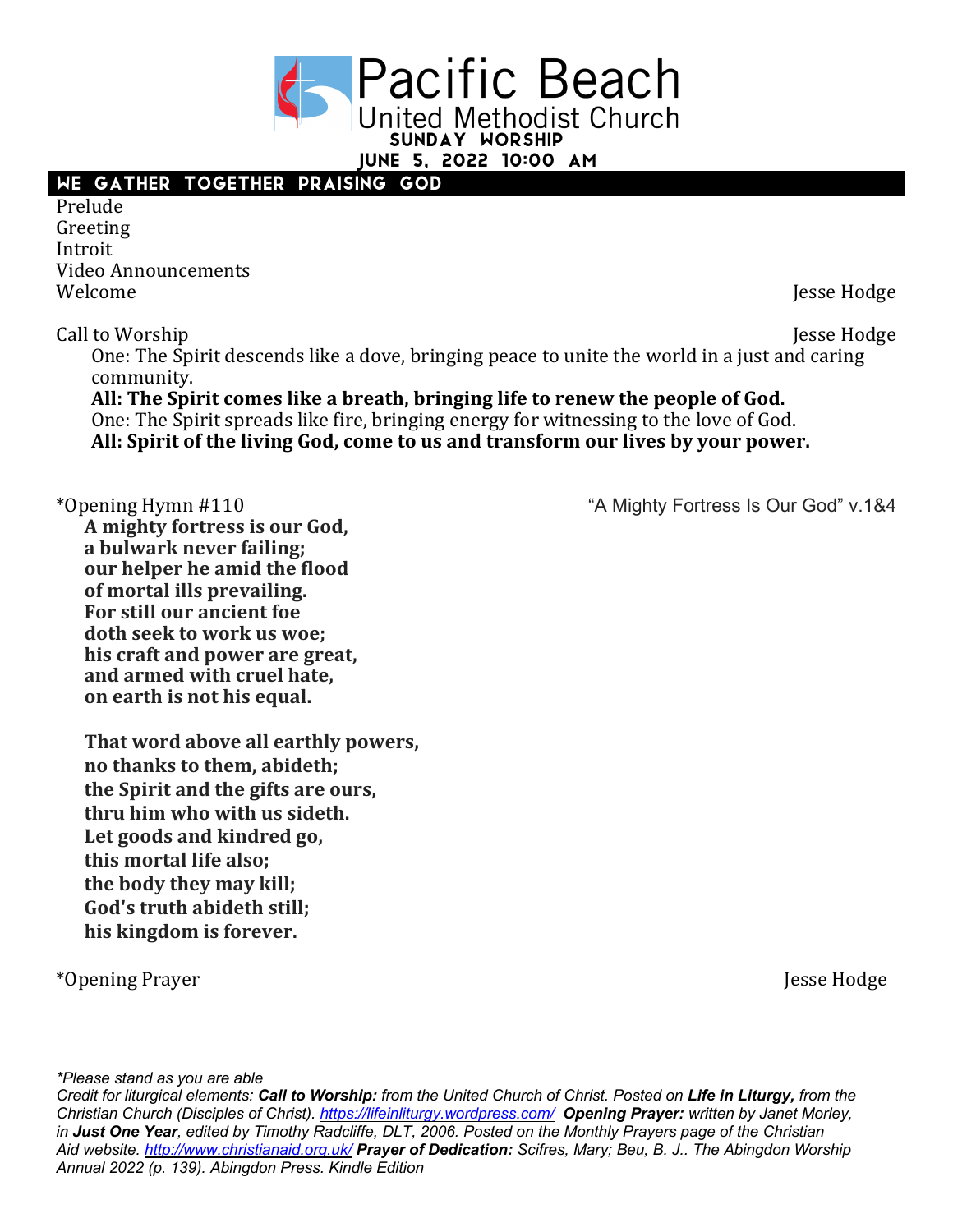|                                                                                                                                                                                                     | *Sharing the Peace of Christ (pass the peace as we sing "Spirit of God")<br>Spirit of God, bright Hands,<br>even in far-off lands you hold all the human race in one warm embrace.<br>No matter where we go, you hold us together so,<br>held in your hands, borne on your wings.<br>Alleluia! Come, Spirit, come!                                                           |                                |
|-----------------------------------------------------------------------------------------------------------------------------------------------------------------------------------------------------|------------------------------------------------------------------------------------------------------------------------------------------------------------------------------------------------------------------------------------------------------------------------------------------------------------------------------------------------------------------------------|--------------------------------|
| WE LISTEN FOR THE WORD OF GOD<br>Children's Time                                                                                                                                                    |                                                                                                                                                                                                                                                                                                                                                                              | Rev. Mark Wiley                |
| Music to Lift Our Spirits                                                                                                                                                                           |                                                                                                                                                                                                                                                                                                                                                                              |                                |
| Scripture:<br>Message:                                                                                                                                                                              | Acts 2:1-21<br>"Too Hot to Handle"                                                                                                                                                                                                                                                                                                                                           | Jesse Hodge<br>Rev. Mark Wiley |
|                                                                                                                                                                                                     | WE RESPOND TO GOD'S LOVE<br>Song of Prayer (we pray for God's guidance as we sing "Where the Spirit of the Lord Is")<br>Where the Spirit of the Lord is, there is peace;<br>Where the Spirit of the Lord is, there is love.<br>There is comfort in life's darkest hour.<br>There is light and life;<br>There is help and power, In the Spirit,<br>In the Spirit of the Lord. |                                |
| Prayers of the People                                                                                                                                                                               |                                                                                                                                                                                                                                                                                                                                                                              | Ken Brown                      |
| Invitation to the Offering                                                                                                                                                                          |                                                                                                                                                                                                                                                                                                                                                                              | Louis Perez                    |
| Offertory                                                                                                                                                                                           |                                                                                                                                                                                                                                                                                                                                                                              |                                |
| *Doxology<br>Alleluia! Alleluia!                                                                                                                                                                    | Praise God, from whom all blessings flow;<br>praise God all creatures here below;<br>Praise God the source of all our gifts!<br>Praise Jesus Christ, whose power up-lifts!<br><b>Praise the Spirit, Holy Spirit!</b><br>Alleluia! Alleluia! Alleluia!                                                                                                                        |                                |
| *Prayer of Dedication<br>Jesse Hodge<br>All: Sender of dreams, Spirit of truth, Giver of visions,<br>accept these gifts and offerings, as evidence of the holy fire burning in our hearts.<br>Amen. |                                                                                                                                                                                                                                                                                                                                                                              |                                |
| <b>Holy Communion</b>                                                                                                                                                                               | One: The Lord be with you.                                                                                                                                                                                                                                                                                                                                                   | Rev. Jan Wiley                 |

*\*Please stand as you are able*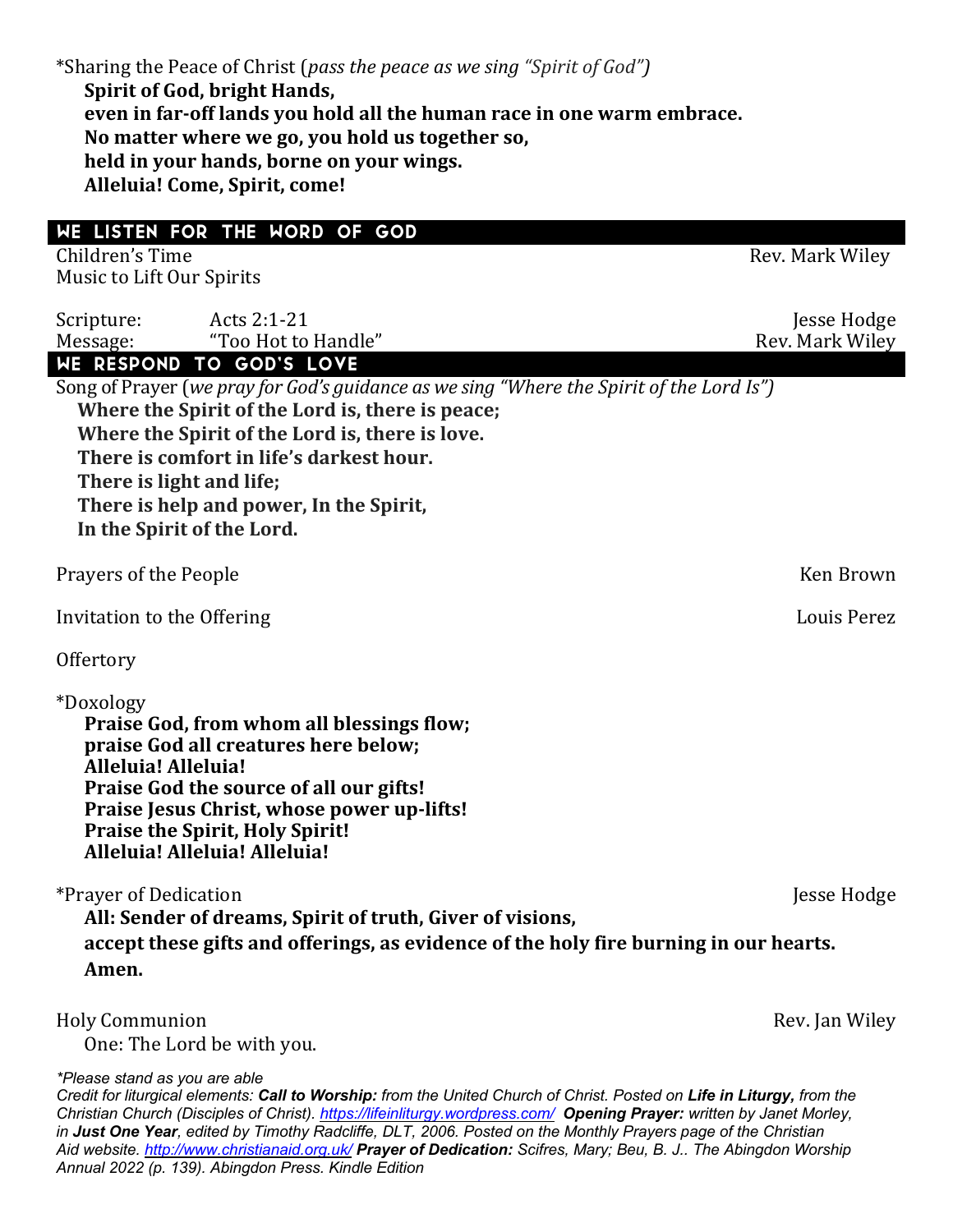## All: And also with you. One: Lift up your hearts. All: We lift them up to the Lord. One: Let us give thanks to the Lord our God. All: It is right to give our thanks and praise.

One: It is right, and a good and joyful thing...

...And so, with your people on earth and all the company of heaven we praise your name and join their unending hymn:

All: Holy, holy, holy Lord, God of power and might, heaven and earth are full of your glory. Hosanna in the highest. Blessed is the One who comes in the name of the Lord. **Hosanna in the highest.** 

One: Holy are you, and blessed is your Son Jesus Christ...

...And so, in remembrance of these your mighty acts in Jesus Christ, we offer ourselves in praise and thanksgiving as a holy and living sacrifice, in union with Christ's offering for us, as we proclaim the mystery of faith.

## All: Christ has died; Christ is risen; Christ will come again.

One: Pour out your Holy Spirit...

...Through your son Jesus Christ, with the Holy Spirit in your holy church, all honor and glory is yours, almighty God, now and forever.

**All: Amen**.

The Lord's Prayer

Our Father, who art in heaven, hallowed be thy name. Thy kingdom come, Thy will be done on earth as it is in heaven. Give us this day our daily bread. And forgive us our trespasses, as we forgive those who trespass against us. Lead us not into temptation, but deliver us from evil. For thine is the kingdom, and the power, and the glory, forever. **Amen.**

\*Hymn #500 "Spirit of God, Descend upon My Heart" v. 1, 2&4

**Spirit of God, descend upon my heart; wean it from earth; through all its pulses move; stoop to my weakness, mighty as thou art,** and make me love thee as I ought to love.

I ask no dream, no prophet ecstasies, **no** sudden rending of the veil of clay, **no angel visitant, no opening skies;** but take the dimness of my soul away.

*\*Please stand as you are able*